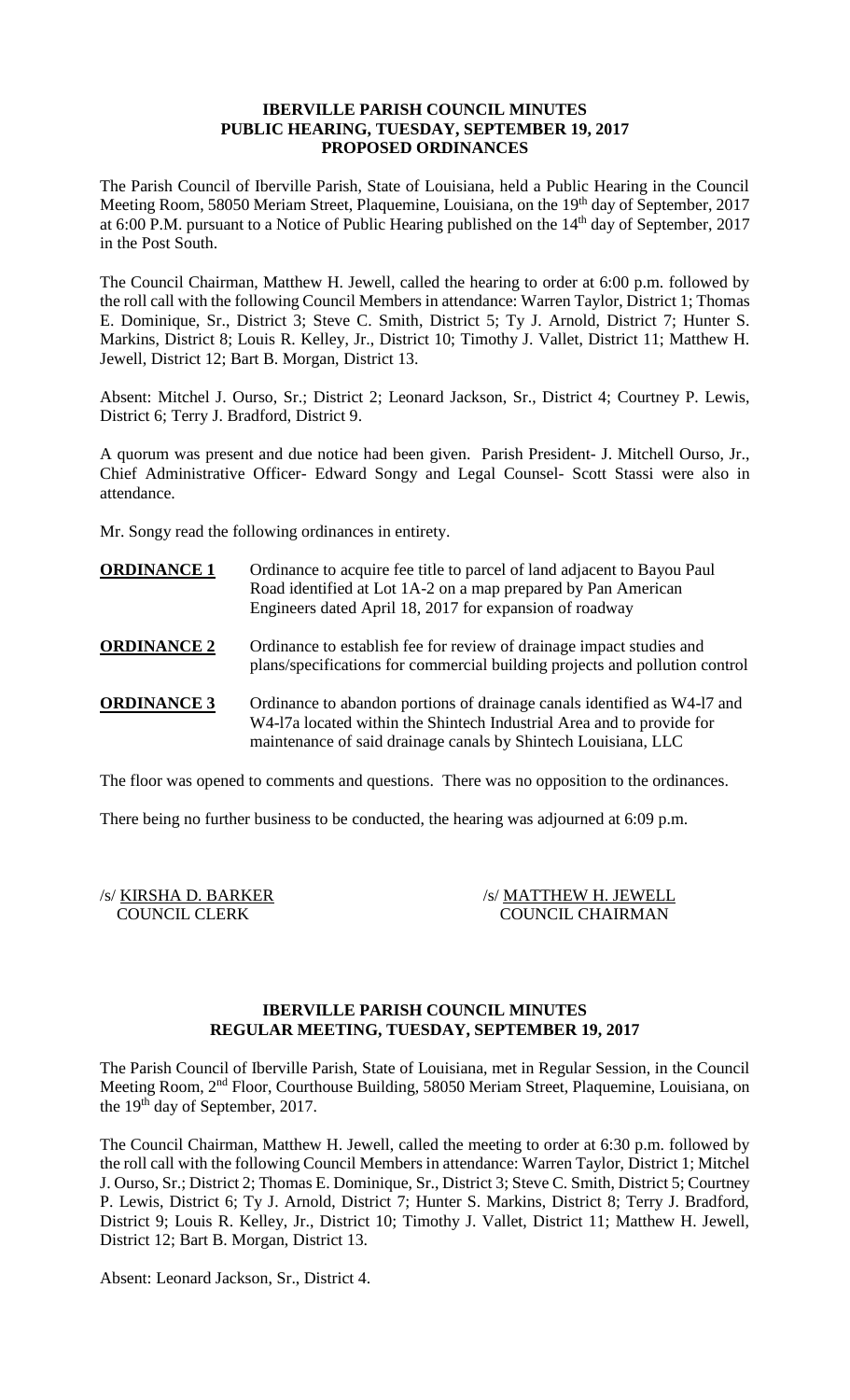Parish President- J. Mitchell Ourso, Jr., Chief Administrative Officer- Edward Songy and Legal Counsel- Scott Stassi were also in attendance.

A quorum was present and due notice had been published in the official journal on the 14<sup>th</sup> day of September, 2017. The Pledge of Allegiance followed.

Council Chairman Jewell called for anyone wanting to make public comments to register with the Clerk. No one registered to speak.

### PRESENTATIONS AND APPEARANCES

None.

### APPROVAL OF MINUTES

Upon a motion by Councilman Taylor, and seconded by Councilman Bradford, it was moved to wave the reading of the minutes of August 15, 2017 and approve as written. The motion having been duly submitted to a vote was duly adopted by the following yea and nay votes on roll call:

YEAS: Taylor, Ourso, Dominique, Smith, Lewis, Arnold, Markins, Bradford, Kelley, Vallet, Morgan.

NAYS: None. ABSTAIN: None. ABSENT: Jackson.

The motion was declared adopted by the Chairman.

### PRESIDENT'S REPORT

President Ourso reported on the following:

- The boom truck is currently in repair in Mississippi. Republic Service allowed the Parish 3 boom trucks to service the Parish while the Parish's boom truck is being repaired. Progressive Waste did not take care of the boom truck like they were supposed to, and there may be litigation due to this.
- A report was presented to the Council by the Permit's Office on the blighted properties that are being addressed within the Parish. President Ourso stated Mr. Robin Free has taken over the blighted properties, and has been working hard to get them cleaned up.
- Entergy Louisiana, LLC is requesting the Parish Council to grant a fifty (50) foot right of way on Parish property adjacent to the Department of Public Works Maintenance facility for an overhead electrical transmission line to better serve the needs of residence in this area. President Ourso stated representatives from Entergy will present a slideshow at the next Council meeting regarding their request.
- A report on the parapet for the Courthouse was presented to the Council. The parapet project will last until the end of the year.
- The HVAC project should be complete for the Sheriff's Office and Assessor's Office sometime in the first or second week of October.
- The Parish Jail renovations should be complete in October.
- The 12 inch water line project is 93% complete and 20 additional fire hydrants were installed to give better fire protection to the residents along the 12 inch water line.
- King Construction won the bid at half a million dollars for the Iron Farm Road Drainage Project.
- Rifle range will not be complete by the end of the year.
- Roadway and drainage improvements in East Iberville were a total of \$1.3 million. The improvements were made due to the damage during the Great Flood of August 2016.
- The housing for the aqua damns are being built by Charles Carter Construction out of Baton Rouge. They will build the storage facility within a 120 day contract.
- The project to enlarge the Alligator Bayou Floodgates has begun.
- The Maringouin Council on Aging building will be a 6-9 month construction project. Tullier Services was the lowest bidder and the contract has been signed.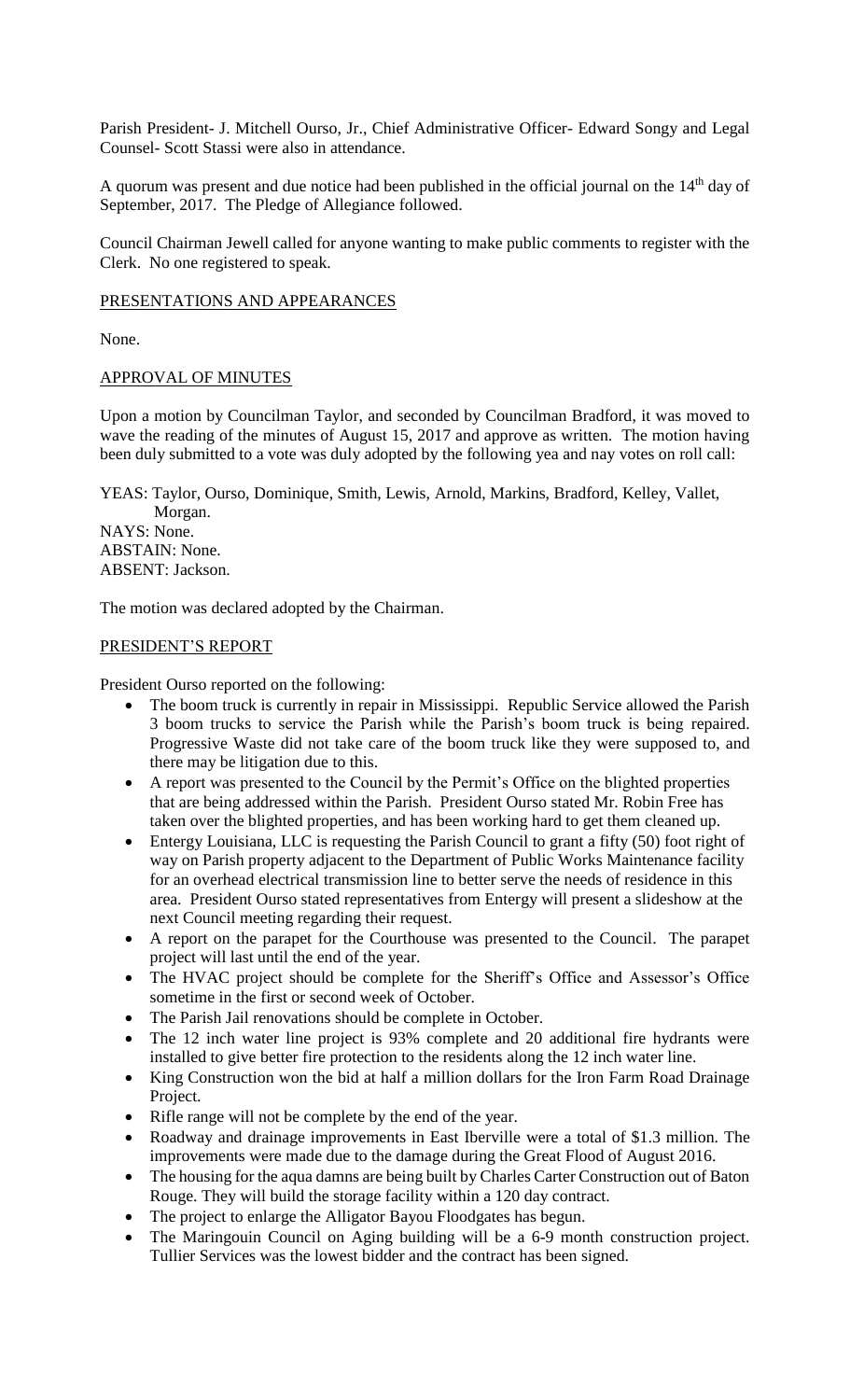- With recent flooding, Animal Control has been receiving calls regarding alligators on residents' property. The Wildlife and Fisheries Department has been sending out a contracted Nuisance Alligator Hunter. President Ourso will be contacting the Wildlife and Fisheries Department to clarify how the contractor will be paid for his services within Iberville Parish.
- The annual Swamp Life Expo will be on Saturday, October 7, 2017 from 10:00 a.m. to 3:00 p.m. at the North Iberville Visitor Center.
- President Ourso discussed the removal of the Fire Chief for the Volunteer Fire Department in Bayou Sorrell. The Parish filed charges against the Fire Chief for falsifying records. The Fire Chief admitted to falsifying the records. The Fire Chief will write a letter to every resident in Bayou Sorrell apologizing for his actions that affected them. President Ourso promises to get the fire rating down and help the people of Bayou Sorrell.
- The State leases a lot of land to Iberville residents, however they are not monitored by the State and several are blighted. Representative Chad Brown will assist with drawing up a resolution to address this matter.
- The Seymourville School's Gym and surrounding property is currently being worked on by the Parish.

Councilman Dominique thanked the Parish President and Staff for their efforts in cleaning up the blighted properties in District 3.

# CHAMBER OF COMMERCE REPORT

Mr. Hank Grace was not present.

## FINANCIAL REPORT

Mr. Randall Dunn stated financial statements have been sent out. He also stated the Budget ordinance will be introduced at the October Council meeting. Chairman Jewell stated the Council is currently working on its revised Travel Policy and will have a resolution prepared for the next Council meeting.

## OLD BUSINESS

## **ORDINANCE IPC# 014-17**

# **ORDINANCE TO ESTABLISH FEE FOR REVIEW OF DRAINAGE IMPACT STUDIES AND PLANS/SPECIFICATIONS FOR COMMERCIAL BUILDING PROJECTS AND POLLUTION CONTROL**

 WHEREAS, Iberville Parish has land areas that are subject to inundation by flood waters and it is necessary for the Parish to require a "Drainage Impact Study" for all commercial and industrial developments, including the development of residential subdivisions.

WHEREAS, the "Drainage Impact Study" shall include at a minimum the following:

- 1) Site Location- describe the location of subject property, location by Section & Township & Range, identify all adjacent developments, major drainage outfalls, roadways, and provide a vicinity map
- 2) Site Description-describe the predominant existing land use and future land use, proposed development, soil types, vegetative cover, current photos of planned site, existing drainage channels, ditches, natural drains and all drainage structures
- 3) FEMA FIRM-indicate the location of the proposed site on a FEMA FIRM map with base flood elevation noted
- 4) Watershed Map-show existing drainage boundaries of off-site watersheds including the storm water conveyance elements, the map shall indicate the location of pertinent existing channels, ditches and natural drains.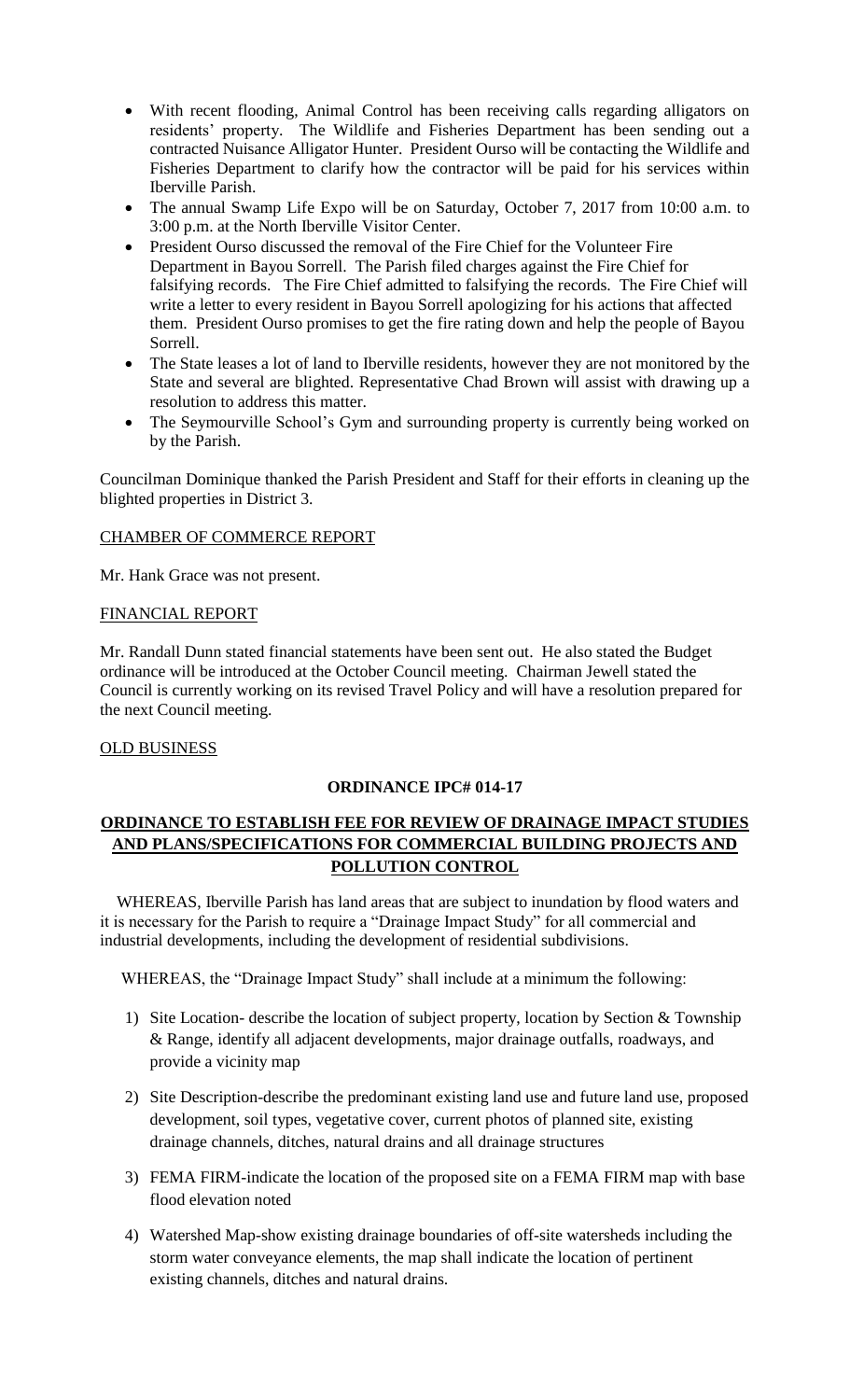WHEREAS, the "drainage impact study" submitted to the Parish for any commercial/industrial development shall be reviewed by a professional engineer selected by the Parish and the cost of the engineering review shall be paid by the project developer prior to the issuance of any permit or notice to proceed on the project.

 WHEREAS, all commercial construction plans shall be approved by the Parish Certified Building Official and/or engineer/architect selected by the Parish. In addition all commercial building plans shall be submitted to the State Fire Marshal for approval and approval is required from the State Department of Health & Hospitals for the sewer system and a preliminary determination of Louisiana Pollution Discharge Elimination System, if applicable, and all documentation from these state agencies shall be provided prior to the granting of any permit and notice to proceed for any commercial project. All residential construction plans shall be approved by the Parish Certified Building Official. All cost(s) associated with the review of any commercial/residential plans shall be paid by the developer/owner.

 WHEREAS, commercial, industrial and residential development projects produce waste, unused building materials, and hazardous materials that shall be properly disposed of in accordance with EPA and LA DEQ regulations, and SHALL NOT be allowed to be carried by runoff into any drainage conduit, surface water, or storm water/sewer conveyances.

 WHEREAS, all non-storm water discharges such as concrete truck washout, produced during any construction activity shall not be discharged into any drainage conduit or surface waters, and all liquid/solid waste generated by any concrete or other washout operation shall be contained in a leak proof facility or impermeable liner and must be disposed of in compliance with LA DEQ/EPA regulations.

 WHEREAS, a public nuisance shall exist when there is a violation pertaining to non-storm water discharges, and the Parish shall initiate proceedings with the Parish Administrative Hearing Officer to abate the public nuisance, or issue a stop work order for the project until compliance is achieved or revoke the permit issued for the project.

 WHEREAS, a violation of this ordinance related to non-storm water discharge is subject to civil penalties of One Thousand Dollars (\$1000.00) per day that the violation exists.

 The foregoing ordinance which was previously introduced at the meeting of the Iberville Parish Council on August 15, 2017 and a summary thereof having been published in the official journal on September 14, 2017, the public hearing on this ordinance held on the  $19<sup>th</sup>$  day of September, 2017, at 6:00 p.m., in the Council Meeting Room, 58050 Meriam Street, Plaquemine, Louisiana, was brought up for final passage with a motion by Councilman Taylor, and seconded by Councilman Markins, having been duly submitted to a vote, the ordinance was duly adopted by the following yea and nay vote on roll call:

YEAS: Taylor, Ourso, Dominique, Smith, Lewis, Arnold, Markins, Bradford, Kelley, Vallet, Morgan. NAYS: None. ABSTAIN: None. ABSENT: Jackson.

The ordinance was declared adopted by the Chairman on the 19<sup>th</sup> day of September, 2017.

### **ORDINANCE IPC# 015-17**

## **ORDINANCE TO ABANDON PORTIONS OF DRAINAGE CANALS IDENTIFIED AS W4-L7 AND W4-L7A LOCATED WITHIN THE SHINTECH INDUSTRIAL AREA AND TO PROVIDE FOR MAINTENANCE OF SAID DRAINAGE CANALS BY SHINTECH LOUISIANA, LLC**

WHEREAS, a portion of drainage channels W4-L7 and W4-L7A are located within the Shintech Louisiana, LLC Industrial Area located between LA Highway 405 (River Road) and LA Highway 1, identified as follows: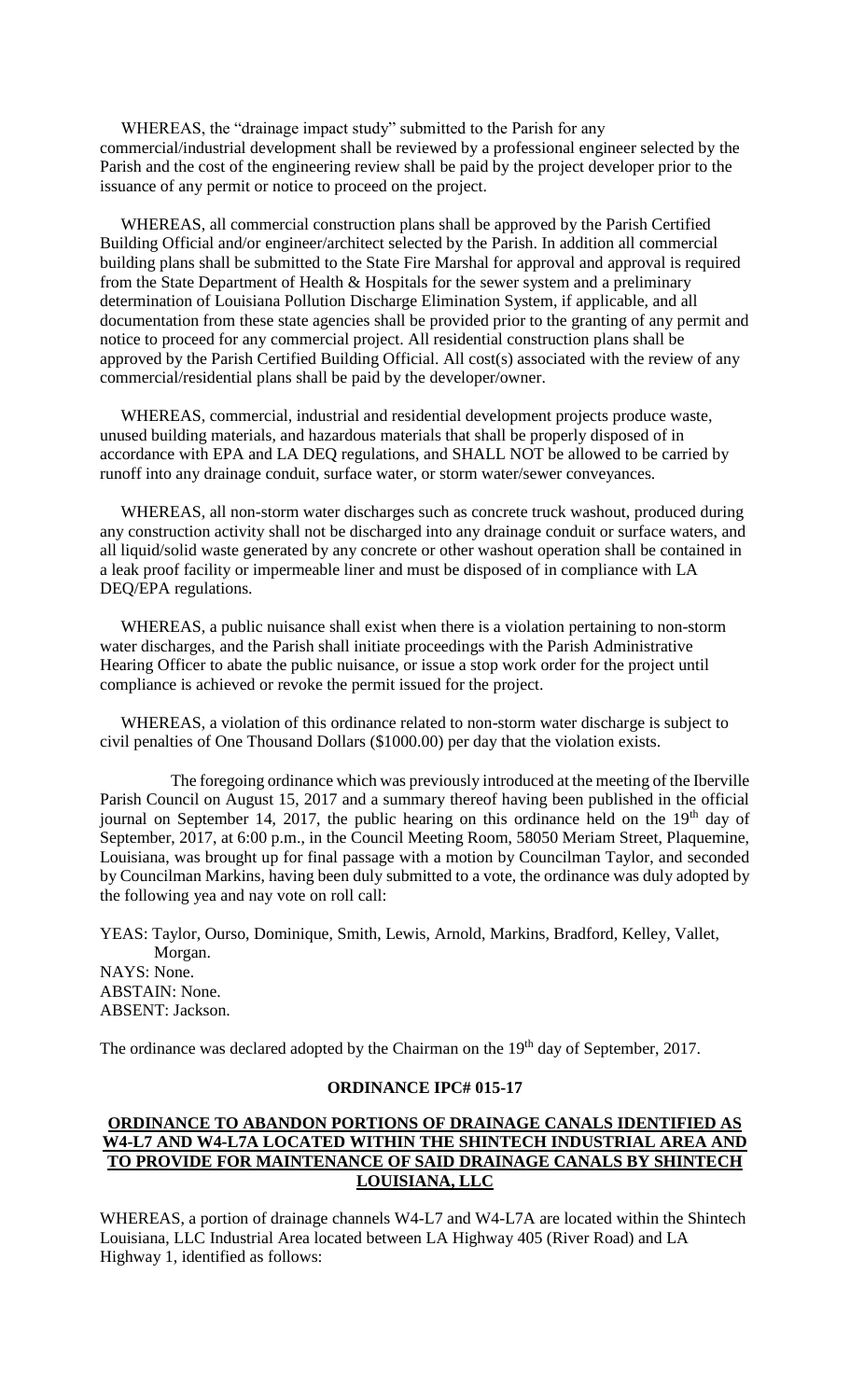- 1) W4-L7 from the Ethylene laydown area South to Bayou LaButte
- 2) W4-L7A from River Road (Hwy 405) South to SPP1 area

WHEREAS, these portions of the drainage channels primarily drain the land within the Shintech Industrial Area and shall remain open as drainage channels to drain the surrounding area into Bayou LaButte.

WHEREAS, the portions of these drainage channels as identified above shall be maintained by Shintech Louisiana, LLC in accordance with the standards established by the Iberville Parish Council Department of Public Works. The Parish shall reserve the right to conduct inspections on said drainage channels to ensure that the portions being abandoned are maintained by Shintech Louisiana, LLC to provide for proper drainage of the area.

WHEREAS, the abandonment of a portion of the drainage channels identified as W4-L7 and W4-L7A within the Shintech Industrial Area will not have any adverse effect on the surrounding drainage area, and these portions of the drainage channels shall continue to be maintained according to the standards of the Iberville Parish Council Department of Public Works.

NOW, THEREFORE BE IT ORDAINED BY THE IBERVILLE PARISH COUNCIL AS FOLLOWS: "That the portion of drainage channel identified as W4-L7 from the Ethylene laydown area south to Bayou LaButte and that portion of drainage channel identified as W4-L7A from River Road (Hwy. 405) south to the SPP1 area shall be abandoned as public drainage channels and shall be continually maintained as drainage channels by Shintech Louisiana, LLC according to standards established by the Parish Department of Public Works."

 The foregoing ordinance which was previously introduced at the meeting of the Iberville Parish Council on August 15, 2017 and a summary thereof having been published in the official journal on September 14, 2017, the public hearing on this ordinance held on the  $19<sup>th</sup>$  day of September, 2017, at 6:00 p.m., in the Council Meeting Room, 58050 Meriam Street, Plaquemine, Louisiana, was brought up for final passage with a motion by Councilman Taylor, and seconded by Councilman Markins, having been duly submitted to a vote, the ordinance was duly adopted by the following yea and nay vote on roll call:

YEAS: Taylor, Ourso, Dominique, Smith, Lewis, Arnold, Markins, Bradford, Kelley, Vallet, Morgan. NAYS: None. ABSTAIN: None. ABSENT: Jackson.

The ordinance was declared adopted by the Chairman on the 19<sup>th</sup> day of September, 2017.

## ADDENDUM

Upon a motion by Councilman Taylor, and seconded by Ourso, it was moved to go into addendum. The motion having been duly submitted to a vote was duly adopted by the following yea and nay votes on roll call:

YEAS: Taylor, Ourso, Dominique, Smith, Lewis, Arnold, Markins, Bradford, Kelley, Vallet, Morgan. NAYS: None. ABSTAIN: None. ABSENT: Jackson.

The motion was declared adopted by the Chairman.

The following ordinance was introduced by Mr. Songy: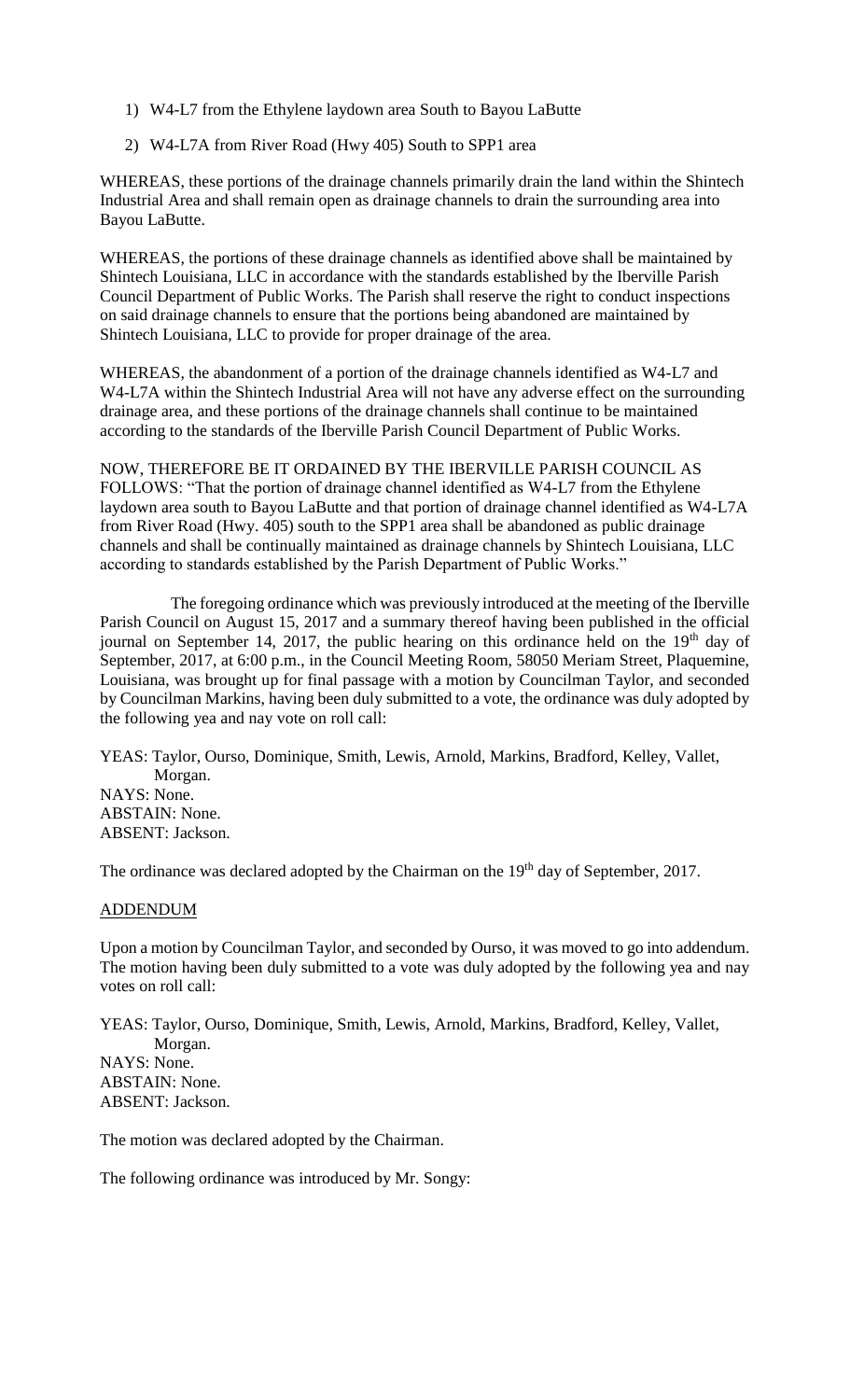## A) Ordinance to prohibit flag desecration of American flag, Louisiana flag, and Iberville Parish Flag

Upon a motion by Councilman Smith, seconded by Councilman Kelley, it was moved that a public hearing be held on Tuesday, October 17, 2017 at 6:00 p.m. on the introduced ordinance. The motion having been duly submitted to a vote, was duly adopted by the following yea and nay votes on roll call:

YEAS: Taylor, Ourso, Dominique, Smith, Lewis, Arnold, Markins, Bradford, Kelley, Vallet, Morgan. NAYS: None. ABSTAIN: None. ABSENT: Jackson.

The motion was declared adopted by the Chairman.

Upon a motion by Councilman Kelley, and seconded by Councilman Markins, it was moved to go out of addendum. The motion having been duly submitted to a vote was duly adopted by the following yea and nay votes on roll call:

YEAS: Taylor, Ourso, Dominique, Smith, Lewis, Arnold, Markins, Bradford, Kelley, Vallet, Morgan. NAYS: None. ABSTAIN: None.

ABSENT: Jackson.

The motion was declared adopted by the Chairman.

## NEW BUSINESS

A) Introduction of Ordinances

The following ordinance was introduced by Mr. Songy:

1) Fifth Ordinance to declare the following properties to be surplus and to authorize the Parish Administrator to sell the Parish of Iberville's interest in these properties at public sale pursuant to the terms of Ordinance IPC # 002-13

Upon a motion by Councilman Markins, seconded by Councilman Lewis, it was moved that a public hearing be held on Tuesday, October 17, 2017 at 6:00 p.m. on the introduced ordinance. The motion having been duly submitted to a vote, was duly adopted by the following yea and nay votes on roll call:

YEAS: Taylor, Ourso, Dominique, Smith, Lewis, Arnold, Markins, Bradford, Kelley, Vallet, Morgan. NAYS: None. ABSTAIN: None. ABSENT: Jackson.

The motion was declared adopted by the Chairman.

# RESOLUTION COMMITTEE REPORT

The Resolution Committee met on Tuesday, September 19, 2017 at 6:15 p.m., followed by the roll call with the following Resolution Committee Members only in attendance: Smith, Vallet, Lewis, Arnold, Kelley, Markins, Morgan, Dominique.

Absent: Jackson.

The following resolutions were read aloud by Mr. Songy: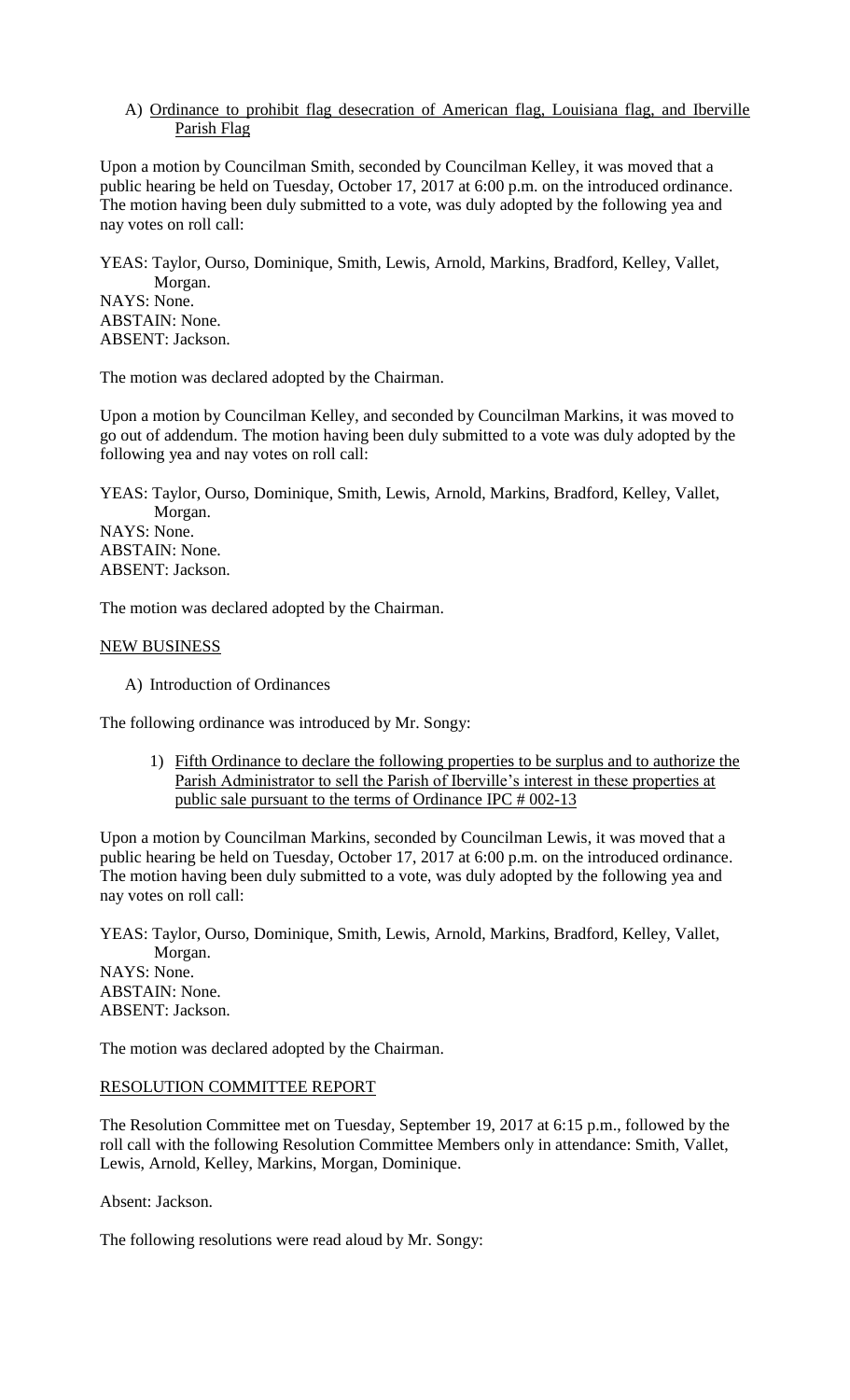- A) Resolution to Atchafalaya Levee Board to keep Levee Road open between Belmont Lane and La. Highway 190 for evacuation during emergencies and weather related events
- B) Resolution authorizing the President to commit local parish funds for Non-Construction expenses related to the FY 2018/2019 State of Louisiana Division of Administration Community Development Block Grant Program
- C) Resolution authorizing the President to commit local parish funds for Administration/Grant Management services related to the FY 2018/2019 State of Louisiana Division of Administration Community Development Block Grant Program
- D) Resolution adopting the Annual Certification of Compliance with the State of Louisiana Off System Bridge Replacement Program

Councilman Vallet made a recommendation to forward the resolutions to the regular meeting, seconded by Councilman Kelley. The recommendation having been duly submitted to a vote was duly adopted by the following yea and nay votes on roll call by Resolution Committee Members only:

YEAS: Smith, Vallet, Lewis, Arnold, Kelley, Markins, Morgan, Dominique. NAYS: None. ABSTAIN: None. ABSENT: Jackson.

The recommendation was declared adopted by the Chairman to forward these items to the regular meeting.

RESOLUTION COMMITTEE REPORT- DURING THE REGULAR MEETING

# **RESOLUTION IPC# 2017-013**

### **RESOLUTION TO ATCHAFALAYA LEVEE BOARD TO KEEP LEVEE ROAD OPEN BETWEEN BELMONT LANE AND LA. HIGHWAY 190 FOR EVACUATION DURING EMERGENCIES AND WEATHER RELATED EVENTS**

 The following resolution was introduced by Councilman Smith, and seconded by Councilman Arnold.

 WHEREAS, the Maringouin area has a large railroad yard facility located near the residential community.

 WHEREAS, during emergency events, it may be necessary for the area residents to evacuate from the Maringouin area and the Levee Road on the Atchafalaya Basin Levee may serve as an evacuation route for area residents to evacuate the area based on the nature of the emergency incident or disaster.

 WHEREAS, the Atchafalaya Basin Levee Road will provide access to area residents to quickly evacuate in the event of an emergency or disaster provided the levee road can be utilized by the residents without any travel impediments on the levee road, such as locked gates across the roadway portion of the levee.

 WHEREAS, the Iberville Parish Council respectfully requests that the Atchafalaya Basin Levee Road between Belmont Lane and La. Highway 190 be maintained in good order and open without any impediments for use by area residents in the event of an emergency event or natural disaster.

 WHEREAS, maintaining the levee road in good condition and without restricted passage will enable the roadway to be utilized by the area residents to evacuate during an emergency event or natural disaster.

 WHEREAS, the Iberville Parish Council Clerk is directed to forward a copy of this resolution to the Honorable Rick Ward, Honorable Chad Brown, Honorable Major Thibaut, Atchafalaya Levee Board, and U.S. Army Corps of Engineers.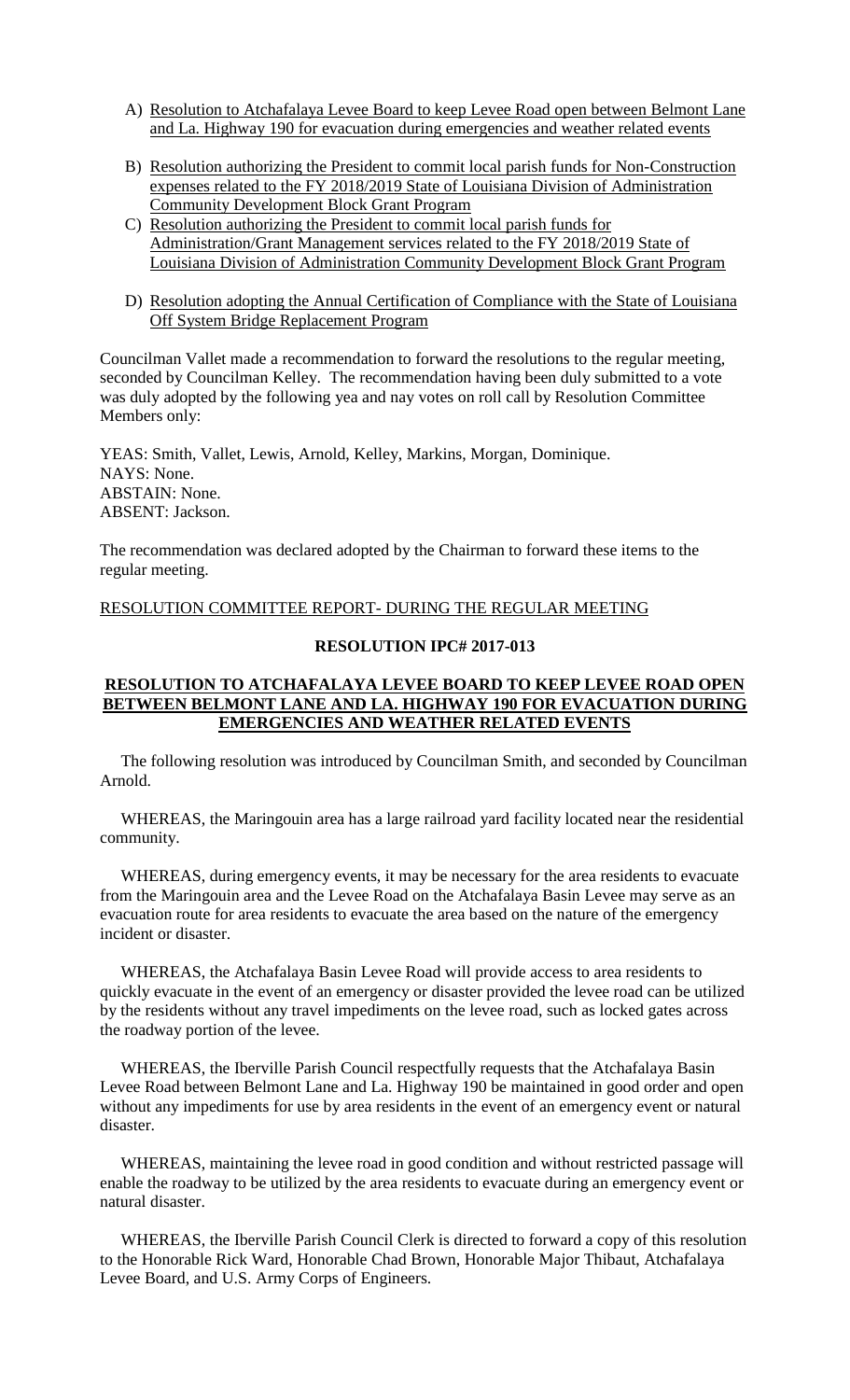The above resolution was duly adopted in regular session this  $19<sup>th</sup>$  day of September, 2017 by the following vote on roll call:

YEAS: Taylor, Ourso, Dominique, Smith, Lewis, Arnold, Markins, Bradford, Kelley, Vallet, Morgan.

NAYS: None. ABSTAIN: None. ABSENT: Jackson.

The resolution was declared adopted by the Chairman on the 19<sup>th</sup> day of September, 2017.

### **RESOLUTION IPC# 2017-014**

### **RESOLUTION AUTHORIZING THE PRESIDENT TO COMMIT LOCAL PARISH FUNDS FOR NON-CONSTRUCTION EXPENSES RELATED TO THE FY 2018/2019 STATE OF LOUISIANA DIVISION OF ADMINISTRATION COMMUNITY DEVELOPMENT BLOCK GRANT PROGRAM**

 The following resolution was introduced by Councilman Smith, and seconded by Councilman Arnold.

WHEREAS, the Iberville Parish Council intends to submit a FY 2018/2019 Application for funding under the LCDBG Program for sewer improvements; and,

WHEREAS, the LCDBG regulations provide that additional ranking points can be secured if an applicant agrees to pay for all related non-construction fees; including topographical surveys, geotechnical investigations, engineering services, observation of construction, etc.; and,

WHEREAS, because of the competitive nature of the LCDBG Program, it is believed that as a strategy to improve the Parish's rating for grant funds it is advisable to make the financial commitment to locally provide the funds for these costs and thereby utilizing LCDBG grant funds, if awarded, only for construction costs; and,

WHEREAS, it is estimated that the expenses that are non-construction and related to the technical services required for a LCDBG grant would total approximately 15% of the amount of grant funds awarded; excluding grant administration and technical assistance services, which are considered as a separate category in the LCDBG Program.

NOW THEREFORE BE IT RESOLVED, that the Parish hereby obligates and commits, as part of the LCDBG application process, to pay for engineering, observation of construction, topographic survey, geotechnical investigations, and miscellaneous related costs all in an effort to raise the competitiveness of the Parish's LCDBG application by securing an additional point in the rating process; and,

BE IT FURTHER RESOLVED, that Pan American Engineers, LLC is hereby selected to provide the required engineering services for fees in accordance with LCDBG guidelines; and,

BE IT FURTHER RESOLVED, that the President is hereby directed to include a copy of this resolution in the project file related to the LCDBG application to serve as documentation as to the Parish's commitment to obligate itself to pay for all related non-construction fees; including topographical surveys, geotechnical investigations, engineering services, observation of construction, etc. utilizing local funds, when and if the LCDBG Grant Application is awarded for the sewer improvements.

The above resolution was duly adopted in regular session this  $19<sup>th</sup>$  day of September, 2017 by the following vote on roll call:

YEAS: Taylor, Ourso, Dominique, Smith, Lewis, Arnold, Markins, Bradford, Kelley, Vallet, Morgan. NAYS: None. ABSTAIN: None. ABSENT: Jackson.

The resolution was declared adopted by the Chairman on the 19<sup>th</sup> day of September, 2017.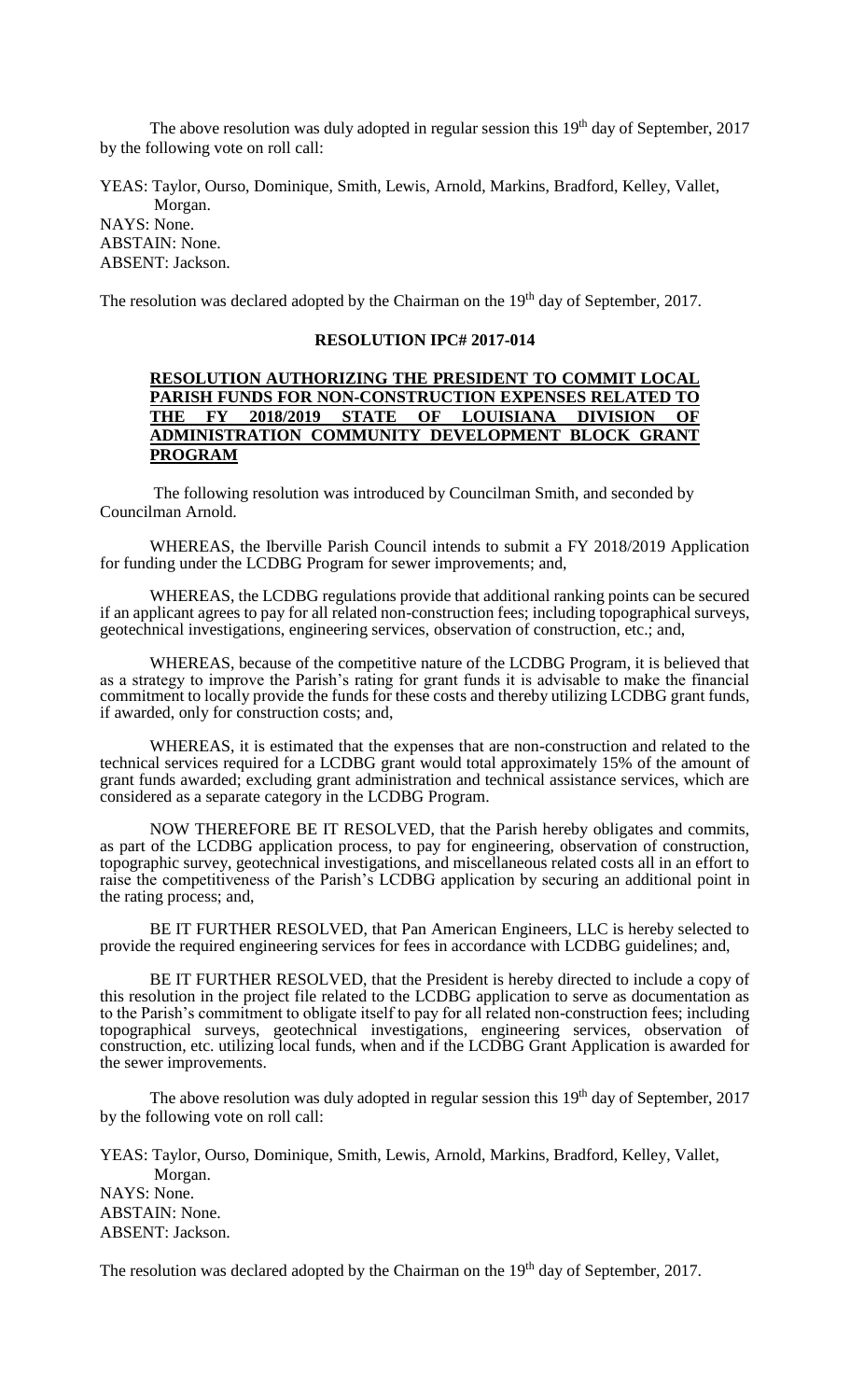### **RESOLUTION IPC# 2017-015**

## **RESOLUTION AUTHORIZING THE PRESIDENT TO COMMIT LOCAL PARISH FUNDS FOR ADMINISTRATION/GRANT MANAGEMENT SERVICES RELATED TO THE FY 2018/2019 STATE OF LOUISIANA DIVISION OF ADMINISTRATION COMMUNITY DEVELOPMENT BLOCK GRANT PROGRAM**

 The following resolution was introduced by Councilman Smith, and seconded by Councilman Arnold.

WHEREAS, the Iberville Parish Council has been informed that the State of Louisiana, Division of Administration, CDBG Section will be accepting applications for FY 2018/2019 Louisiana Community Development Block Grants; and

WHEREAS, the LCDBG regulations provide that an additional ranking point can be secured if an applicant agrees to pay for all technical assistance, administration and grant application fees; and,

WHEREAS, because of the competitive nature of the LCDBG Program, it is believed that as a strategy to improve the Parish's rating for grant funds it is advisable to make the financial commitment to locally provide the funds for these costs.

NOW THEREFORE BE IT RESOLVED, that the Iberville Parish Council hereby commits a sum, not to exceed \$45,000, for technical assistance, administration and grant application fees, if funded, in an effort to raise the competitiveness of the Parish's LCDBG application by securing an additional point in the rating process; and,

BE IT FURTHER RESOLVED, that Pan American Engineers, LLC is hereby selected to provide the required technical assistance, administration and grant application services for fees in accordance with LCDBG guidelines; and,

BE IT FURTHER RESOLVED, that the President is hereby directed to include a copy of this resolution in the project file related to the LCDBG application to serve as documentation as to the Parish's commitment to obligate itself to pay for all technical assistance, administration and grant application services, etc. utilizing local funds, when and if the LCDBG Grant Application is awarded for the sewer improvements.

The above resolution was duly adopted in regular session this  $19<sup>th</sup>$  day of September, 2017 by the following vote on roll call:

YEAS: Taylor, Ourso, Dominique, Smith, Lewis, Arnold, Markins, Bradford, Kelley, Vallet, Morgan. NAYS: None. ABSTAIN: None. ABSENT: Jackson.

The resolution was declared adopted by the Chairman on the 19<sup>th</sup> day of September, 2017.

### **RESOLUTION IPC# 2017- 016**

### **RESOLUTION ADOPTING THE ANNUAL CERTIFICATION OF COMPLIANCE WITH THE STATE OF LOUISIANA OFF SYSTEM BRIDGE REPLACEMENT PROGRAM**

The following resolution was introduced by Councilman Smith and seconded by Councilman Arnold.

WHEREAS, the Code of Federal Regulations as enacted by the United States Congress mandates that all structures defined as bridges located on all public roads shall be inspected, rated for safe load capacity and posted in accordance with the National Bridge Inspection Standards and that an inventory of these bridges be maintained by each State; and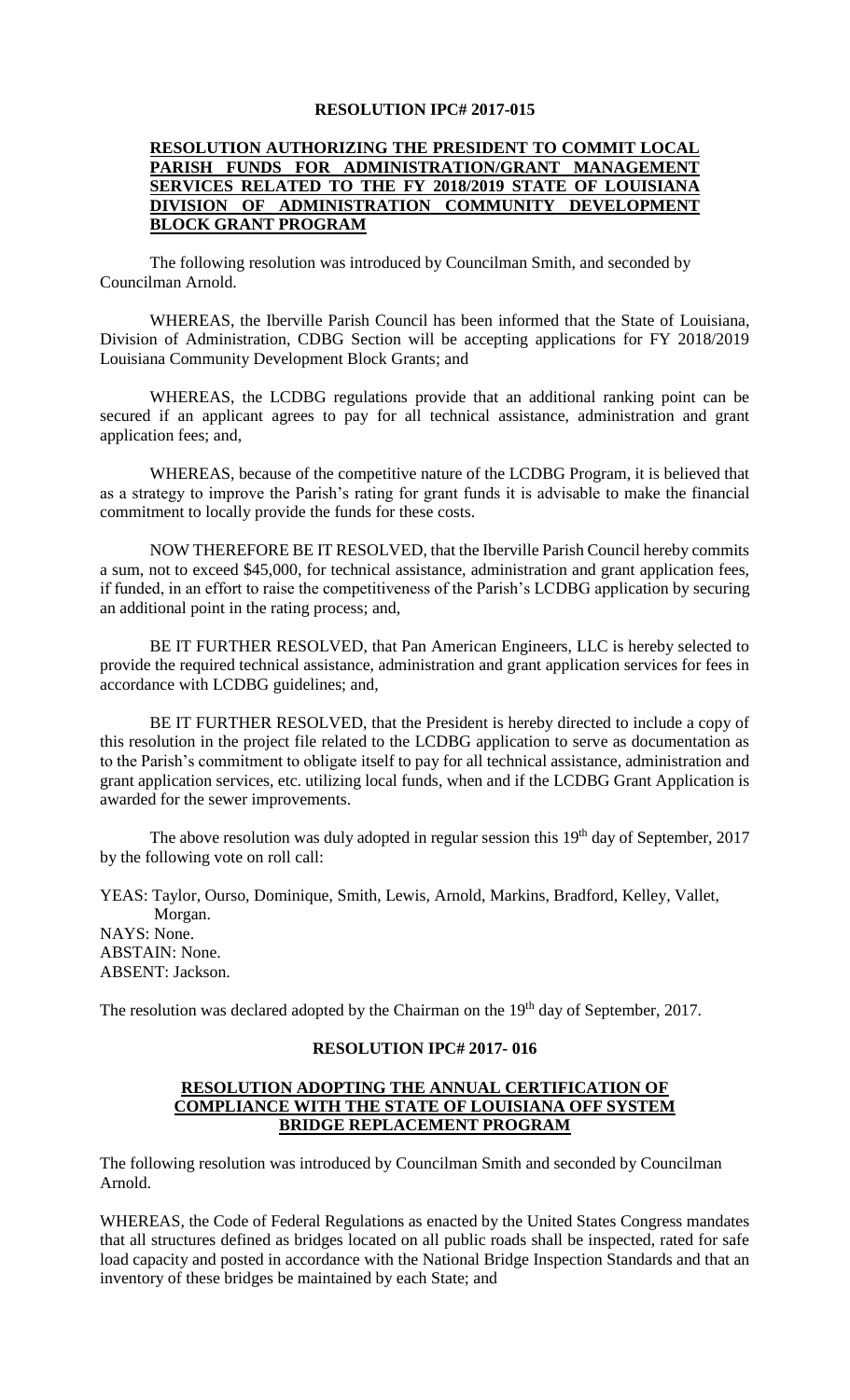WHEREAS, the responsibility to inspect, rate and load post those bridges under the authority of Iberville Parish in accordance with those Standards is delegated by the Louisiana Department of Transportation and Development to Iberville Parish.

THEREFORE BE IT RESOLVED by the governing authority of Iberville Parish (herein referred to as the Parish) that the Parish in regular meeting assembled does hereby certify to the Louisiana Department of Transportation and Development (herein referred to as the DOTD) that for the period October 1, 2017 through September 30, 2018:

1. The Parish will perform all interim inspections on all Parish owned or maintained bridges in accordance with the National Bridge Inspection Standards.

2. All bridges owned or maintained by the Parish will be structurally analyzed and rated by the Parish as to the safe load capacity in accordance with AASHTO Manual for Maintenance Inspection of Bridges. The load posting information that has been determined by the LA DOTD for all bridges where the maximum legal load under the operating rating as determined above has been critically reviewed by the Parish. Load posting information has been updated by the Parish to reflect all structural changes, any obsolete structural ratings or any missing structural ratings.

3. All Parish owned or maintained bridges which require load posting or closing shall be load posted or closed in accordance with the table in the DOTD Engineering Directives and Standards Manuals Directive No. 1.1.1.8. All DOTD supplied load posting information concerning a bridge has been critically reviewed by the Parish Engineer prior to load posting.

4. All bridges owned or maintained by the Parish are shown on the attached list in the format specified by the DOTD. Corrections to data supplied to the Parish by the LA DOTD are noted. These stipulations are prerequisites to participation by the Parish in the Off-System Bridge Replacement.

The foregoing resolution having been duly submitted to a vote, was duly adopted by the following yea and nay votes on roll call:

YEAS: Taylor, Ourso, Dominique, Smith, Lewis, Arnold, Markins, Bradford, Kelley, Vallet, Morgan. NAYS: None. ABSTAIN: None. ABSENT: Jackson.

The resolution was declared adopted by the Chairman on the 19<sup>th</sup> day of September, 2017.

## BOARDS & COMMISSIONS REPORT

The Boards and Commissions Committee met on Tuesday, September 19, 2016 at 6:18 p.m. followed by the roll call with the following Committee Members only in attendance: Vallet, Markins, Lewis, Smith, Arnold.

Absent: Jackson.

A quorum was present.

# A) Appointment of Mervin Allen, Jr. to the Iberville Parish Planning Commission

Upon a recommendation by Councilman Vallet, and seconded by Councilman Smith, it was recommended to forward the appointment of Mervin Allen, Jr. to the Iberville Parish Planning Commission to the regular meeting. The recommendation having been duly submitted to a vote was duly adopted by the following yea and nay votes on roll call by Boards and Commission Committee Members only: